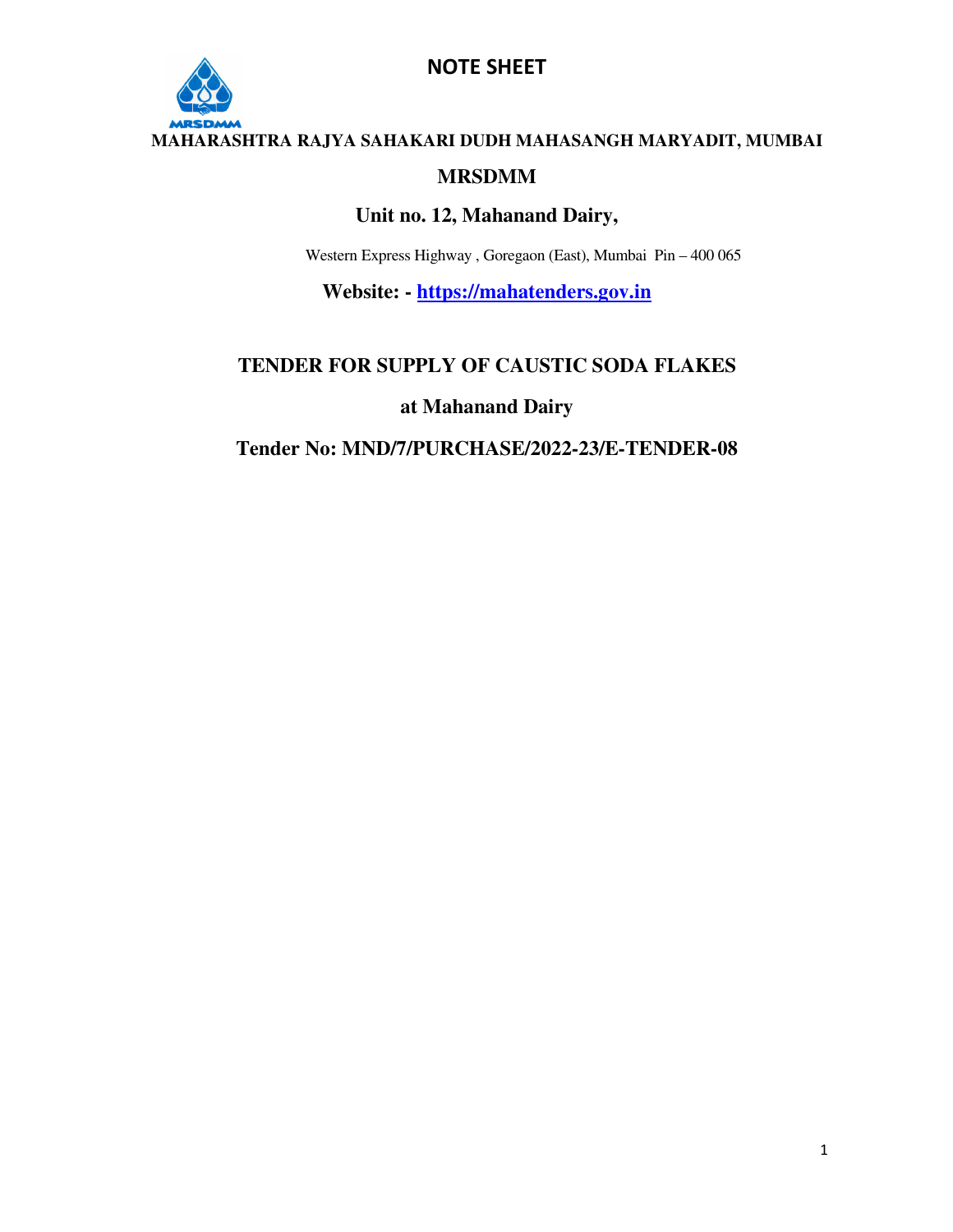

.

#### **MAHARASHTRA RAJYA SAHAKARI DUDH MAHASANGH MARYADIT, MUMBAI.**

#### **(MAHANAND DAIRY)**

#### **E - TENDER NOTICE**

Tender Notice No:-MND/7/PURCHASE/E-TENDER NO - 08 /2022-23 Dt.27.05.2022 Managing Director of MRSDMM, Mumbai invites on line E-TENDER in two bid from the suppliers of following requirements.

| Sr.<br>No. | <b>Particulars of</b><br>goods   | Quantity | EMD (Rs.)     | Tender fee (Rs.)<br>18 % GST                              | Validity<br>(days) |
|------------|----------------------------------|----------|---------------|-----------------------------------------------------------|--------------------|
|            | Supply of Caustic<br>Soda Flakes | 68 M.T.  | Rs.1,35,000/- | 13,300/-<br>Fee<br>18% GST 2394/-<br>$15.694/-$<br>Total- | 120 days           |

 Interested eligible tenderers may obtain further information of technical specifications, required quantities and other terms and condition applicable for procurement of above items from the etendering website **http://mahatenders.gov.in**

 **Bidder has to select the payment option as "offline" to pay the tender fee as applicable. The tender form fee and EMD both should be paid via offline mode only.** 

**The tenderer must attach the original or photocopy of receipt copy of Tender fee and EMD while submitting the Technical bid via online mode. (www.mahatenders.gov.in) . Failing to do so MRSDMM reserves right to reject the said bidder.**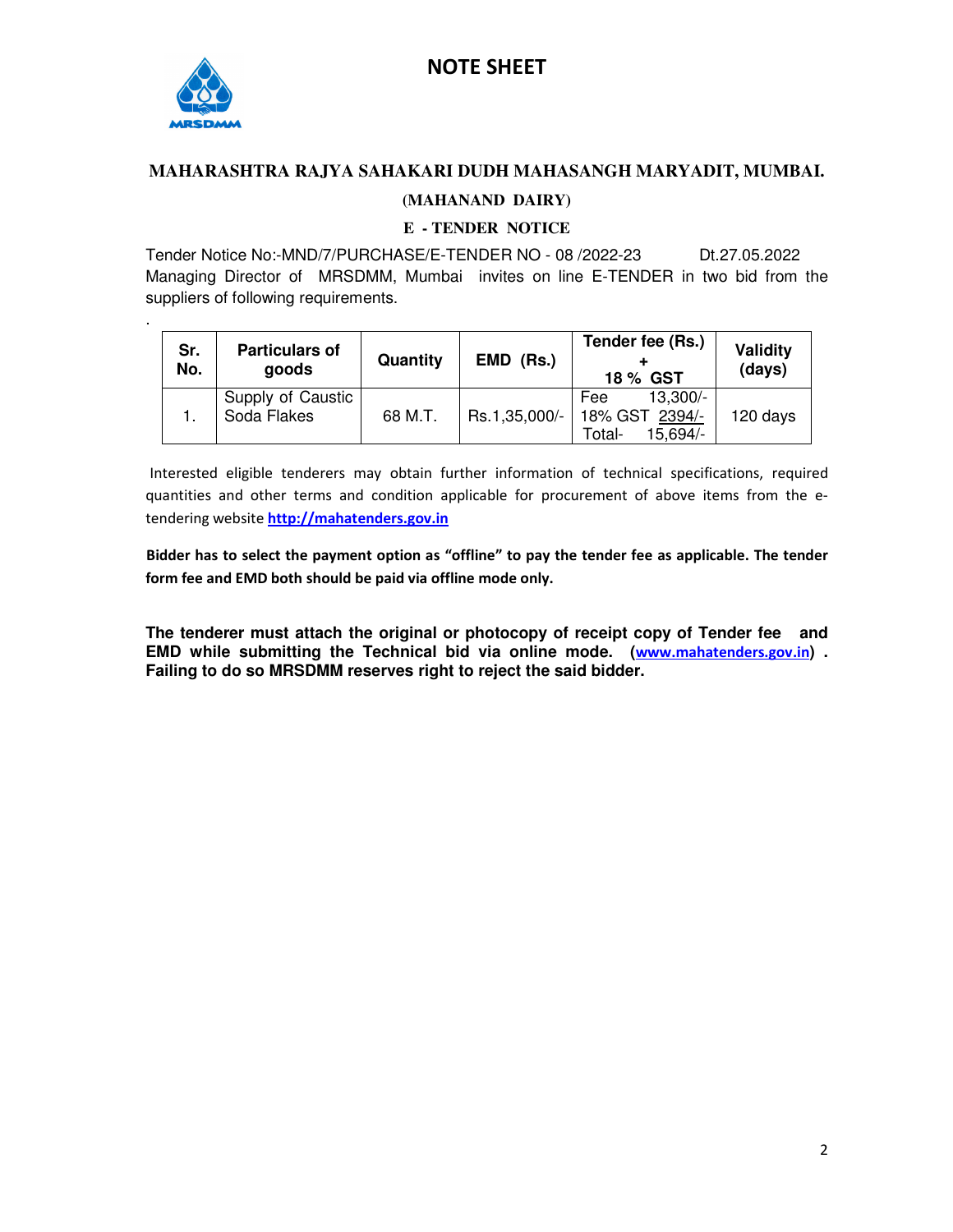

### **E-TENDER SCHEDULE**

| 1. Tender Publish date                      | $2 - 1$ | 27.05.2022                 |       | 13.00 pm               |
|---------------------------------------------|---------|----------------------------|-------|------------------------|
| 2. Document Download/Sale Start Date:       |         | 27.05.2022                 |       | $13.00 \text{ pm}$     |
| 3. Document Download/Sale End Date :-       |         | 09-06-2022                 | up to | $14.00$ pm             |
| <b>4. Bid Submission Start Date</b>         | $2 - 1$ | 27-05-2022                 |       |                        |
| <b>5. Bid Submission End Date</b>           |         | $: 09-06-2022$             | up to | $14.00 \text{ pm}$     |
| <b>6. Bid opening Date (Technical Date)</b> |         | $\therefore$ 10-06-2022 at |       | 15.00 pm (If Possible) |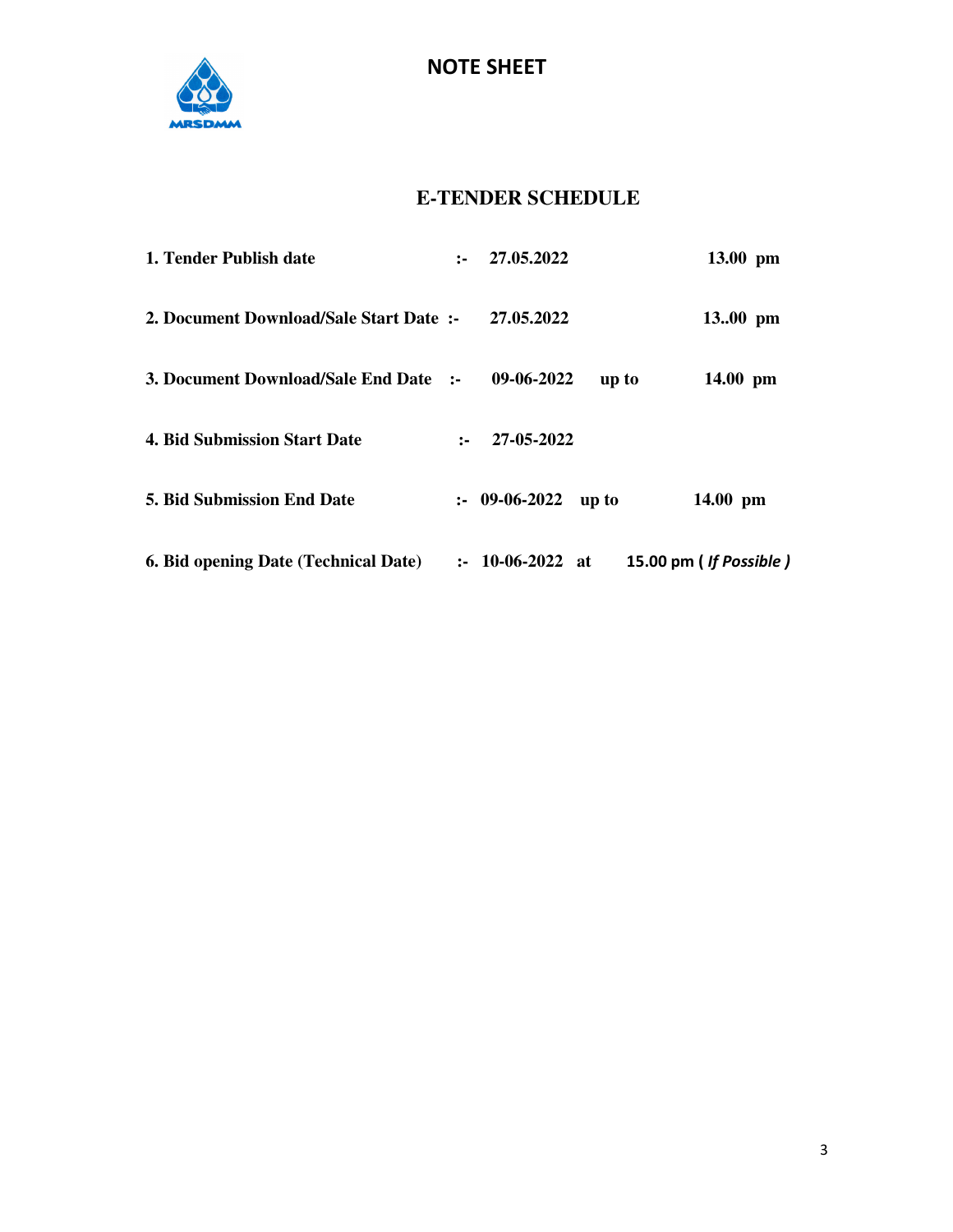

**MAHARASHTRA RAJYA SAHAKARI DUDH MAHASANGH MARYADIT, MUMBAI.** 

#### **TECHINICAL BID**

#### **A) 1. Name of the Tenderer (Manufacturer OR Authorised Distributor) :**

- 1. (a) Registered address of the Tenderer (Manufacturer OR Authorised Distributor) :
	- (b) Copy of the memorandum & Articles of Association of the Company or copy of the Deed of Partnership (as the case may be)
- 2. (a) Factory Registration No. & Year :
	- (b) Industrial License Number : (Enclosure A & B)
- 3. Location of the factory :

Telephone No:- Factory E-mail-ID Mumbai Office

Mobile No.

#### **(B) COMPULSORY DOCUMENTS :**

- 1. In case of exemption valid Certificate from concerned Sales Tax Officer or certificate from the competent authority Granting exemption from remittance . (Enclosure no. 1).
- 2. Income tax Permanent Account No. and copy of the last filed return. (Enclosure No. 2)
- 3. Declaration letter stating that all the terms and conditions Of this tender are acceptable to the Tenderer (Enclosure no. 3)
- 4. Copy of the Tender conditions signed and sealed.
- 6. Copy of the specification (which is annexed herewith ) duly signed and sealed
- 7. If the tenderer is an authorize distributor, he should produce authorization letter from the manufacturer whose product he is going to supply.(Enclosure no.4)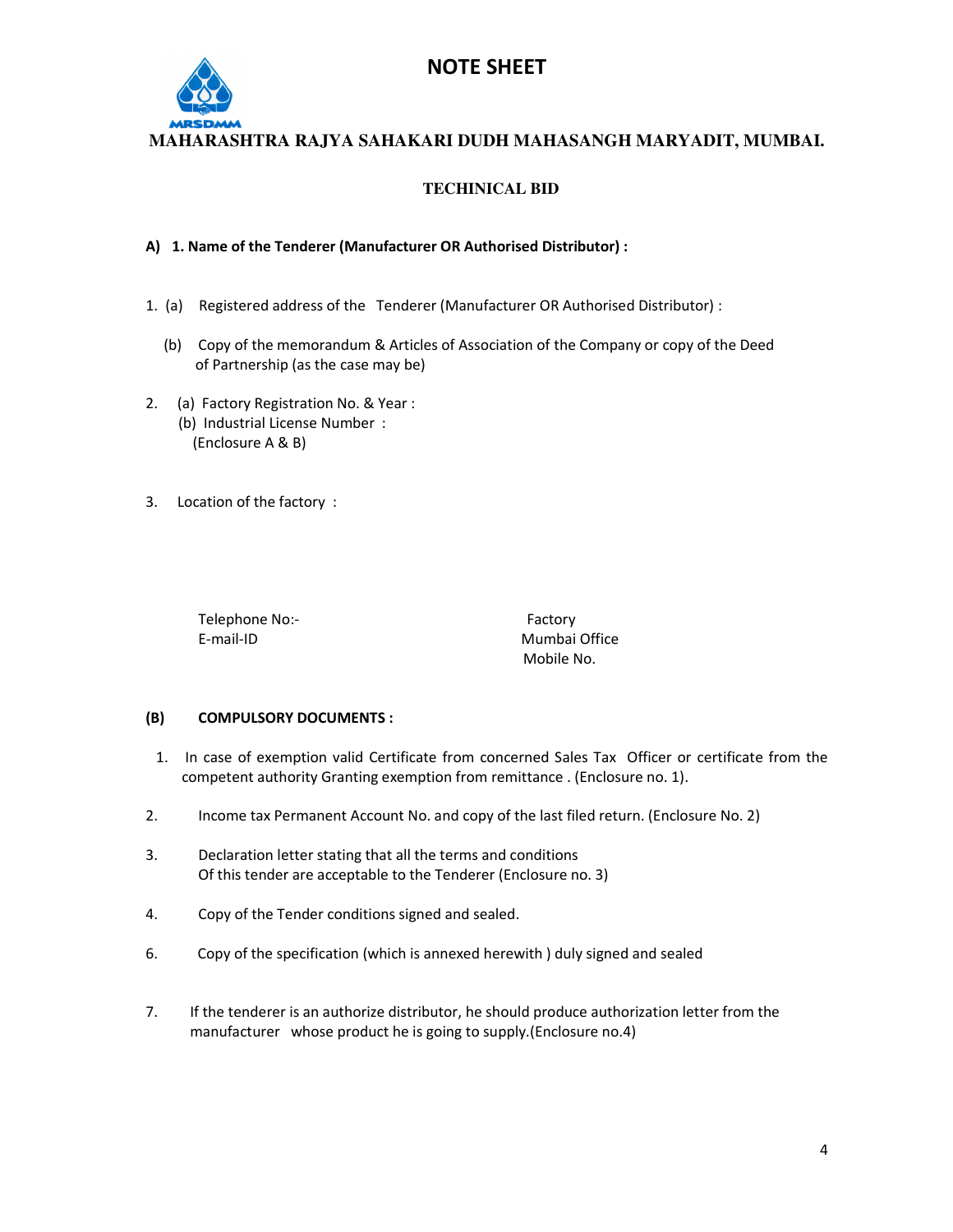

8. The details of the CAUSTIC SODA FLAKES supplied during the past three years to the various institutions /dairies in Maharashtra/other States. Certificate from the respective institutions /dairies & stating that, CAUSTIC SODA FLAKES was supplied well in time & without delay.

| SR. | <b>NAME OF THE DAIRY</b> | <b>YEAR OF</b> | <b>ORDERED</b>  | <b>SUPPLIED</b> | <b>RATES</b> |
|-----|--------------------------|----------------|-----------------|-----------------|--------------|
| NO. | <b>TO WHOM SUPPLIED</b>  | <b>SUPPLY</b>  | <b>OUANTITY</b> | <b>OUANTITY</b> |              |
|     |                          |                |                 |                 |              |

 **(Please submit proper evidence from respective organisation/s Enclosure No.5).** 

**N.B. : If any of the documents from the compulsory documents mentioned above is not furnished in the Technical Envelope, the tender will be treated as invalid.**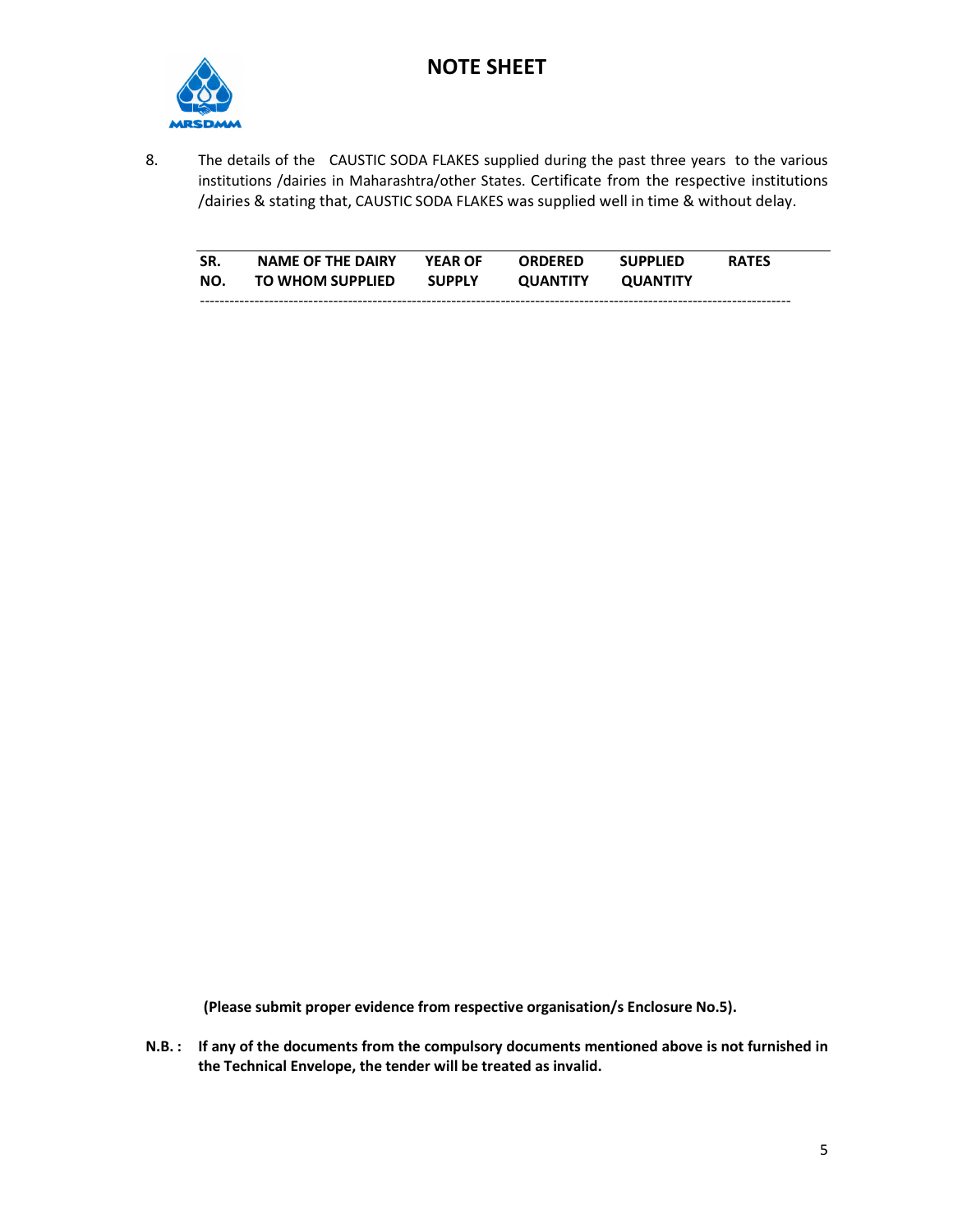

#### **C) ADDITIONAL DOCUMENTS :**

- 1. Manufacturing capacity per month.
- 2. Annual turnover of the firm for the last three years. (Certified by the Chartered Accountant Enclosure No.6).
- 3. Please state the minimum time required for supply of material from the date of order, please specify minimum quantity offered.
- 4. G.S.T. Registration No.

**NOTE: All the original documents of which copies have been attached to the technical tender should be made available for verification at the time of opening of technical tender.** 

#### **SIGNATURE OF THE AUTHORISED SIGNATORY RUBBER STAMP**

**SEAL & DATE:** 

**List of enclosed documents : 1.** 

- **2.**
- 
- **3.**
- **4.**

- **5.**
- **6.**
- 
- **7.**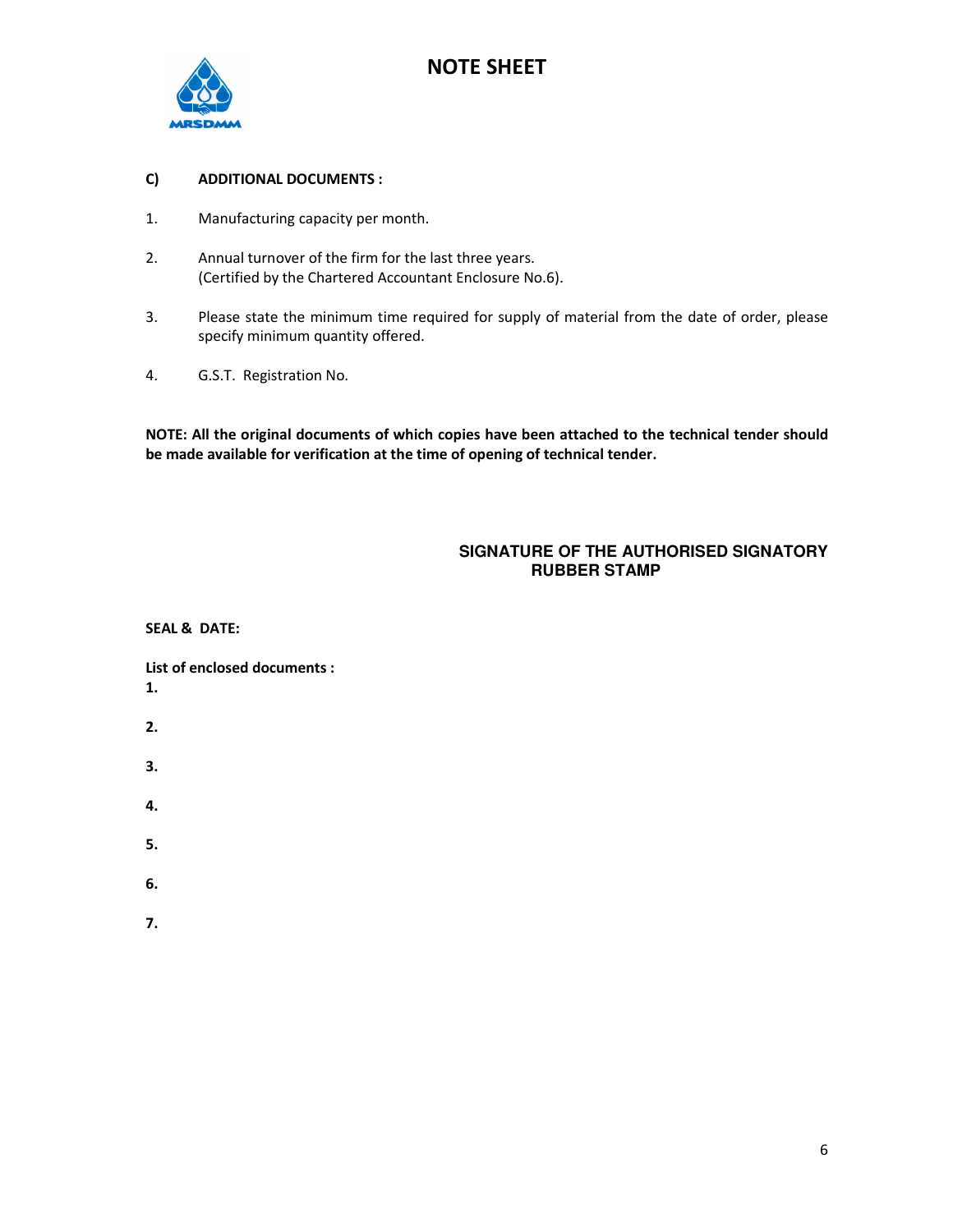

#### TENDER FORM NO. - 00

#### " ENVELOP NO: 2 RATE ENVELOPE'

#### **MAHARASHTRA RAJYA SAHAKARI DUDH MAHASANGH MARYADIT,MUMBAI,**

#### MAHANAND DAIRY, GOREGAON (EAST), MUMBAI:-400 065

#### *TENDER FORM FOR* ISI MARK *"CAUSTIC SODA FLAKES " (RAYON/PURE GRADE)*

| SR. | <b>NAME OF</b> | PARTICULARS/             | APPROX.            | <b>RATE</b> | <b>AMOUNT</b> |
|-----|----------------|--------------------------|--------------------|-------------|---------------|
| NO. | <b>ITEM</b>    | <b>SPECIFICATIONS OF</b> | <b>QUANTITY</b>    | PER MT      | Rs.           |
|     |                | <b>STORES TO BE</b>      | <b>REQUIRED IN</b> |             |               |
|     |                | <b>PURCHASED</b>         | MT                 |             |               |
|     | <b>CAUSTIC</b> | <b>AS PER ATTACHED</b>   |                    |             |               |
|     | <b>SODA</b>    | <b>SPECIFICATIONS</b>    | 68 MT              |             |               |
|     | <b>FLAKES</b>  | <b>HEREWITH</b>          |                    |             |               |
|     |                |                          |                    |             |               |
|     |                |                          |                    |             |               |
|     |                |                          |                    |             |               |
|     |                |                          |                    |             |               |

NOTE:- 1) The rates should be inclusive of all taxes, levies, transport charges etc. The supply

destinations are Mahanand Goregaon ,Mumbai, Varvand,Pune, Nagpur & Latur.

2) Any changes by Government Authorities in tax during the contract period,the Same would

be made applicable.

Seal : Seal : Signature: Signature: Signature: Signature: Signature: Signature: Signature: Signature: Signature: Signature: Signature: Signature: Signature: Signature: Signature: Signature: Signature: Signature: Signature:

Date: Name: Name: Name: Name: Name: Name: Name: Name: Name: Name: Name: Name: Name: Name: Name: Name: Name: Name: Name: Name: Name: Name: Name: Name: Name: Name: Name: Name: Name: Name: Name: Name: Name: Name: Name: Name:

Place: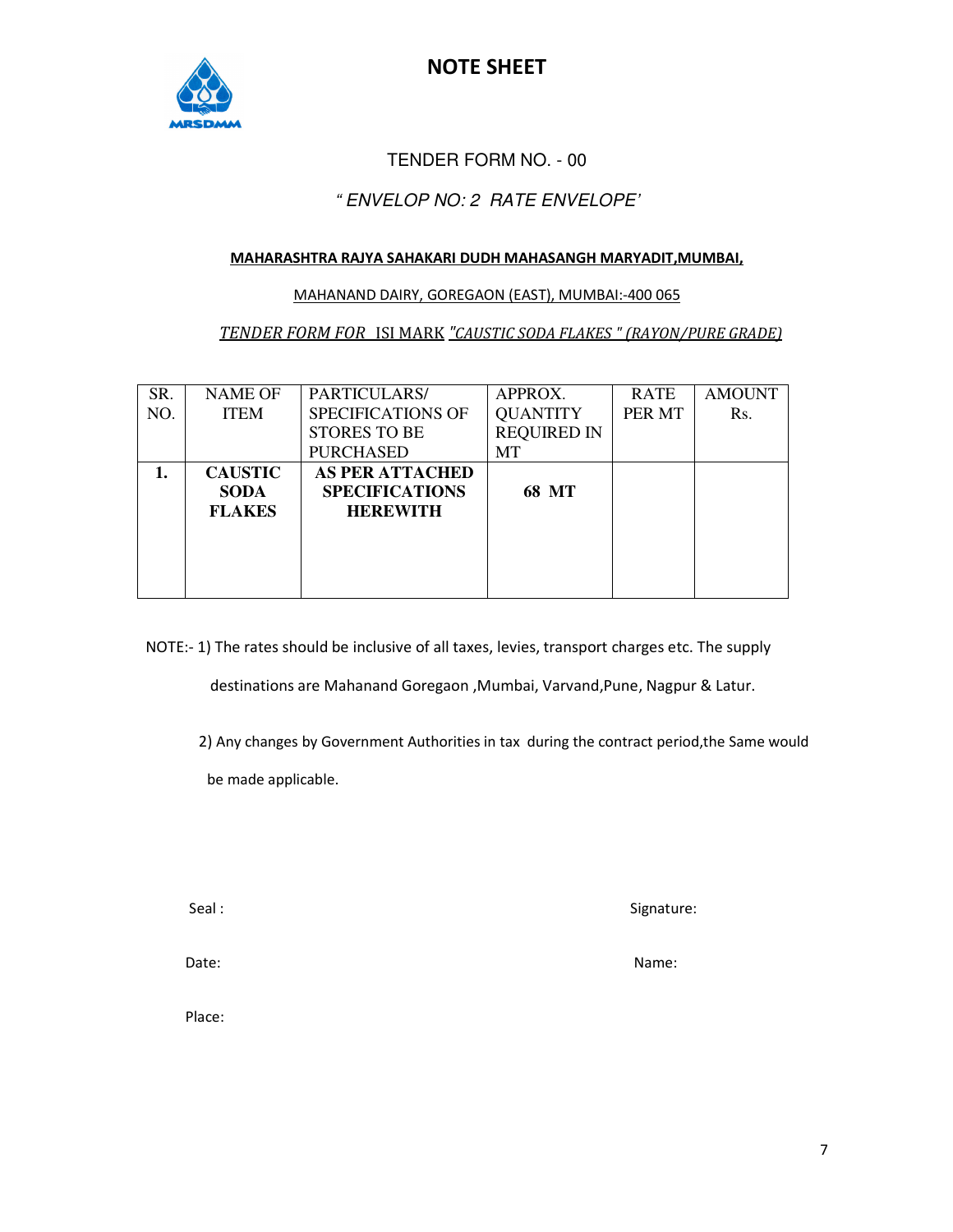

#### **MAHARASHTRA RAJYA SAHAKARI DUDH MAHASANGH MARYADIT.** MAHANAND DAIRY, GOREGAON (EAST), MUMBAI-400 065.

#### *GENERAL TERMS & CONDITIONS OF TENDER FOR THE SUPPLY OF*  **CAUSTIC SODA FLAKES**

- 1. The tenderer should also state delivery period required for the completion of the order (Estimated time for supply of material).
- 2. The tenderer should be Manufacturer OR Authorise Distributor of CAUSTIC SODA FLAKES.
- 3. Tenders submitted without fulfilling the conditions of this tender shall be summarily rejected.
- **4. Tender should be sent within the prescribed time limit. Delay in submitting the tender will not be considered. Conditional offers received in Commercial Tender envelope other than the specified conditions mentioned in the Tender Enquiry are liable for rejection.**
- 5. (a) The rates quoted by the Tenderer shall remain valid for a period of 120 days from the date of opening of the Commercial offer (Envelope No.2). (b) The successful Tenderer should accept the Nominal Membership of MRSDMM.
- 6. The E.M.D. shall be forfeited if the successful tenderer fails to accept the contract. Without prejudice to the said action, MRSDMM shall be at liberty to initiate any other appropriate action against the tenderer for breach of contract. The E.M.D. of the unsuccessful tenderer shall be refunded within one month from the date of finalisation of the tenders.
- 7. It Shall be of Rayon/ pure Grade as per (IS:252-1991)
- 8. The MRSDMM reserves the right to award the supply of CAUSTIC SODA FLAKES part or in full or at their discretion and/or to reserve the right to cancel any or all the tenders without assigning any reason thereof.
- 9. (a) The rates quoted should give break up of the elements of cost of raw material ST, GT Excise Duty and other levies as well as packing and forwarding charges etc.
	- (b) The prices quoted shall remain same during the validity period of contract which will be for the minimum period of one year. No price escalation on any account shall be taken into consideration.
- 10. If rates are equal, preference will be given to ISO 9001:2008 certification of the company.
- 11. The right to reject the tender which fails to comply with any of the terms and conditions mentioned herein is reserved.
- 12. Incomplete tenders shall be summarily rejected.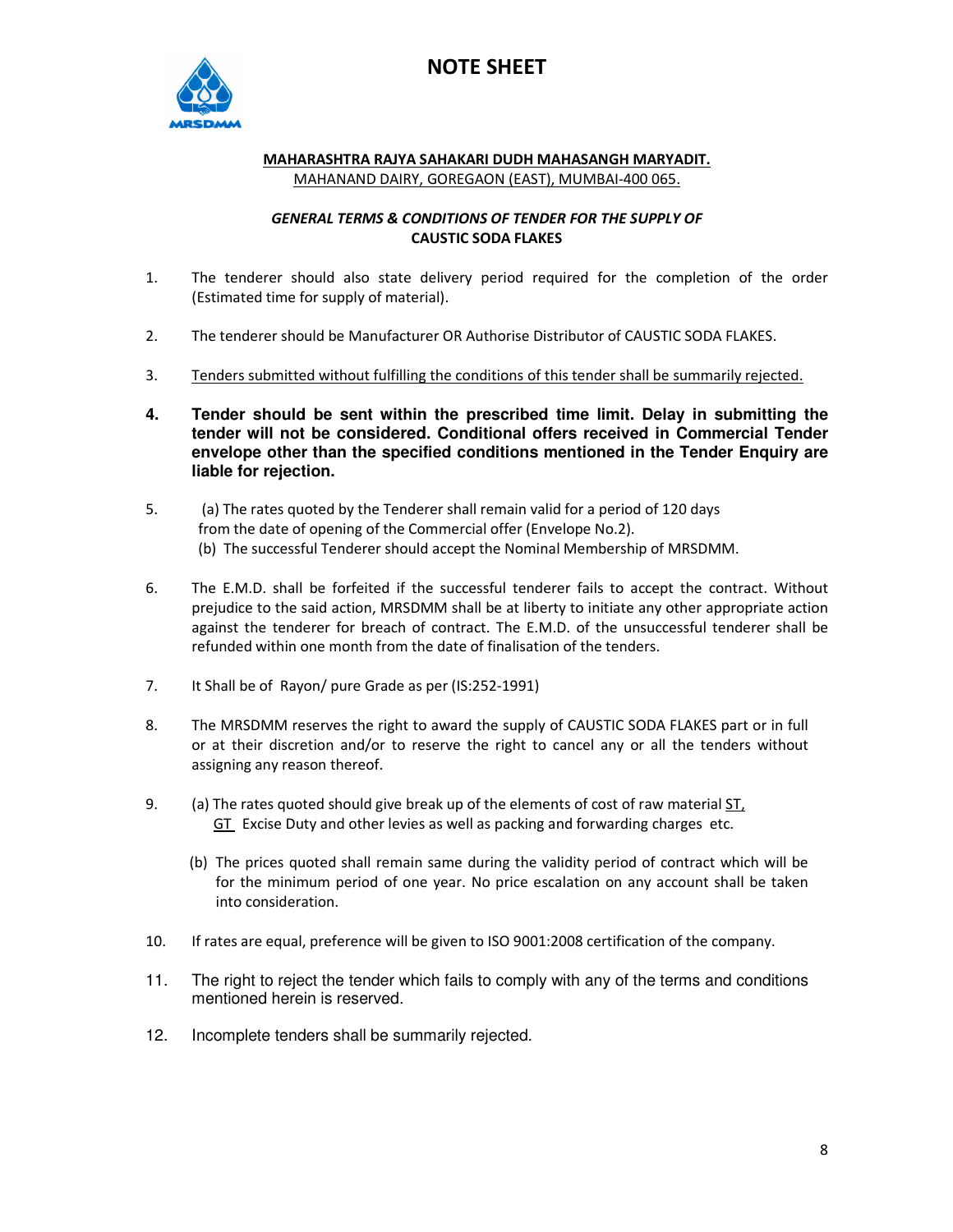

- 13. If at any point before finalisation of tender, it is realised by MRSDMM that tenderers have deliberately formed a cartel or syndicate to corner the contract, MRSDMM reserves the right of declaring the whole process null and void and also reserves the right of forfeiting EMD of concerned tenderer.
- 14. In case of the contract being awarded to more than one Manufacturer OR Authorise Distributor because of equal rates quoted, the quantum of supply order will depend upon the actual performance of the material.
- 15. The MRSDMM reserves the right to award the contract to more than one Manufacturer OR Authorise Distributor at the lowest rate (L1) to safeguard its own business interest.
- 16. In the event of purchase order being placed on the successful tenderer against his offer and his failure to supply CAUSTIC SODA FLAKES in accordance with the terms and conditions of this tender or his failure to replace CAUSTIC SODA FLAKES rejected by the MRSDMM within such time as may be stipulated. MRSDMM, shall be Entitled to purchase CAUSTIC SODA FLAKES from any other sources and at such price as the MRSDMM shall in its discretion may think fit and if such price shall exceeds the rates offered by the tenderer in his tender. In such case, the price difference & transportation expenses paid by the MRSDMM shall be recovered from the tenderer either out of the EMD and or security deposit and or from the bills payable to the tenderer and or by way of any other legal remedies.
- 17. Delivery schedule for the supply of CAUSTIC SODA FLAKES for the next 12 months shall be given to the party by the MRSDMM separately.

#### 18. **TERMINATION OF CONTRACT:-**

**In the event, if the successful tenderer fails to comply the present terms and conditions of this contract or any part thereof, the MRSDMM shall be entitled to take any one or all the actions mentioned below:-** 

- a) To terminate the present contract by giving 7 days notice in advance.
- b) To forfeit the full amount of Security Deposit or any part thereof against the losses and damages which cost has incurred.
- c) To purchase the balance quantity of CAUSTIC SODA FLAKES from the open market and recover excess amount paid by the MRSDMM in excess of the agreed price of this tender as per condition No.3.
- d) To recover penalties and other charges as provided in the present contract.
- e) Without prejudice to the above remedies and actions, MRSDMM shall be at liberty to initiate appropriate legal actions against the contractor for the breach of contract by the contractor.
- f) To blacklist the tenderer in addition to a), b), c) d) & e).

#### 19. **WARRANTY CLAUSE :-**

The CAUSTIC SODA FLAKES supplied under this contract shall be of the best quality and shall be strictly in accordance with the specifications, set out by the MRSDMM. The successful Tenderer shall undertake that the CAUSTIC SODA FLAKES would continue to conform to the specifications annexed hereto and give warranty against all manufacturing defects during the period of contract. The tenderer should sign & seal the copy of specification which is attached with the tender form. The MRSDMM may inspect /carry out the test of the CAUSTIC SODA FLAKES before its dispatch. The successful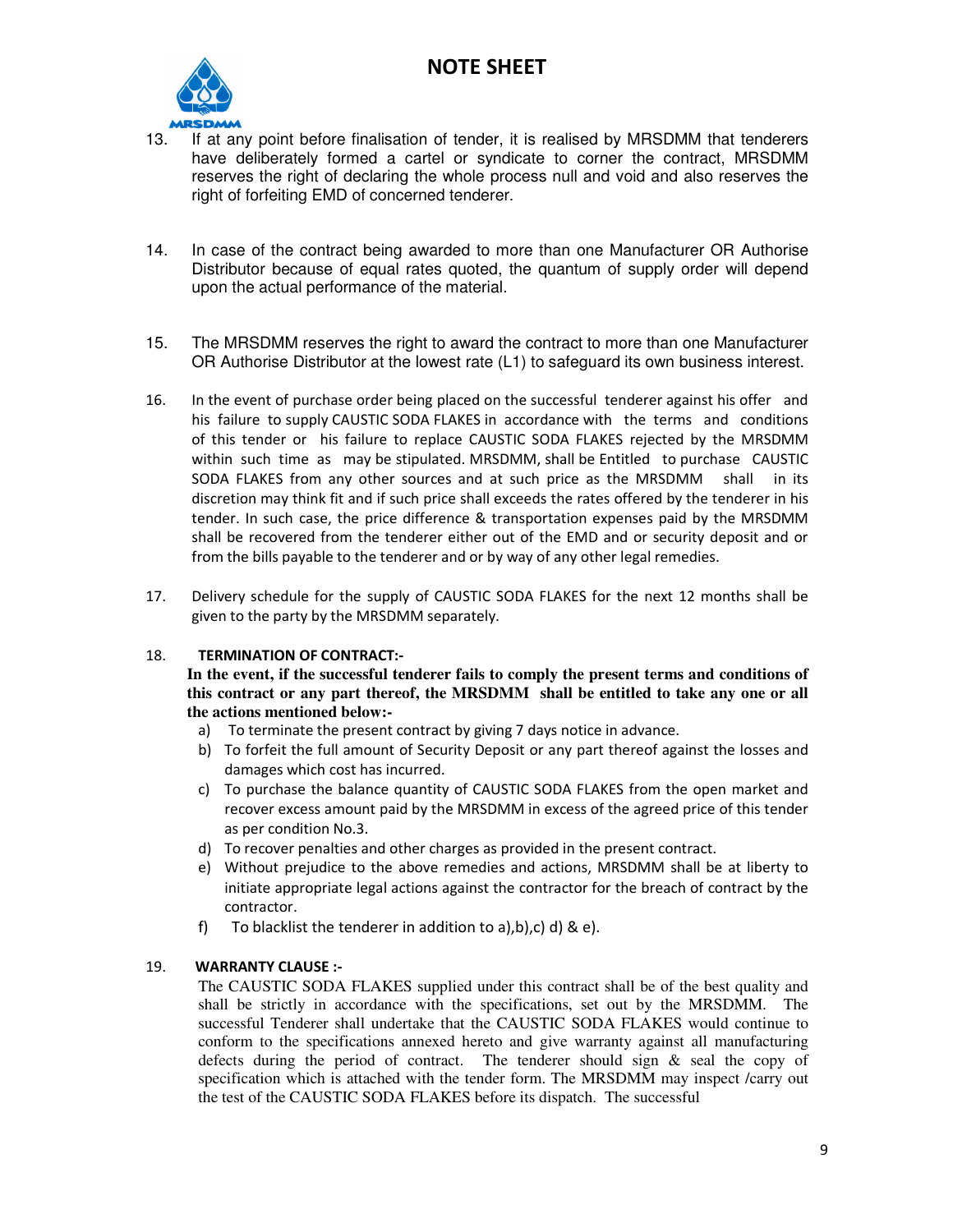

tenderer is under obligation to give 8 days prior intimation about supplies, so as to enable MRSDMM to arrange for prior inspection at the Tenderer's premises before despatch. If the said CAUSTIC SODA FLAKES are not found according to the specification/quality aforesaid or found deteriorated, replacement thereof and the decision of the MRSDMM in this regard shall be final and conclusive, and binding on the tenderer.

- 20. PENALTY IN CASE OF DELAYED SUPPLIES:-In case of non-delivery/delay in delivery of CAUSTIC SODA FLAKES by the successful Tenderer, MRSDMM reserves the right to impose penalty at the rate of 0.5% of the value of the delayed supplied quantity per week or part of a week subject to the maximum penalty not to exceed 5% amount of the total value of the quantity under this contract under consideration.
- 21. In case, the CAUSTIC SODA FLAKES supplied is not as per specifications, the entire lot shall be liable for rejection.
- 22. The tenderer should enclose copy of the Certificate issued by the Food & Drug Authority regarding the hygiene standards at the place of manufacturing where the material is manufactured or he should produce documentary evidence regarding the pest and health control measures adopted in the factory and premises. The MRSDMM may verify hygiene standard by paying surprise visit.
- 23. The successful Tenderer will be required to pay by demand draft 5% amount of purchase order as Security Deposit and enter into an Agreement in the prescribed format, for the due performance of the contract. The Security Deposit shall not carry any interest and shall be subject to adjustment towards any loss that may be sustained by the MRSDMM. The Security Deposit will be refunded after one month but within 3 months from the date of successful completion of this contract and or only after finalising the accounts of the tenderer, pertaining to this contract.
- 24. Besides the prior inspection at the discretion of the MRSDMM at the Tenderer's Premises, inspection and also laboratory tests at reputed Laboratory or at MRSDMM laboratory may be carried out to ensure the quality of the CAUSTIC SODA FLAKES.
- 25. CAUSTIC SODA FLAKES should be dispatched at Tenderer's risk. The Tenderer shall be responsible until the entire consignment of CAUSTIC SODA FLAKES has arrived in good condition at Mahanand Dairy at Goregaon or at any other specified destination.

#### 26. **TERMS OF PAYMENT**

The payment in respect of goods supplied will be made within 30 days after the receipt of the bill thereof (subject to satisfaction of the MRSDMM that all the conditions of this tender are complied by the tenderer)

27. The tenderer shall be bound to supply the CAUSTIC SODA FLAKES as per actual requirement and or delivery schedule of MRSDMM. The MRSDMM shall be at liberty to increase or decrease the agreed quantity by 10%.

#### 28. **LEGAL JURISDICTION:**

All disputes relating to this Tender or arising there from shall be subject to the jurisdiction of the Mumbai Courts Only.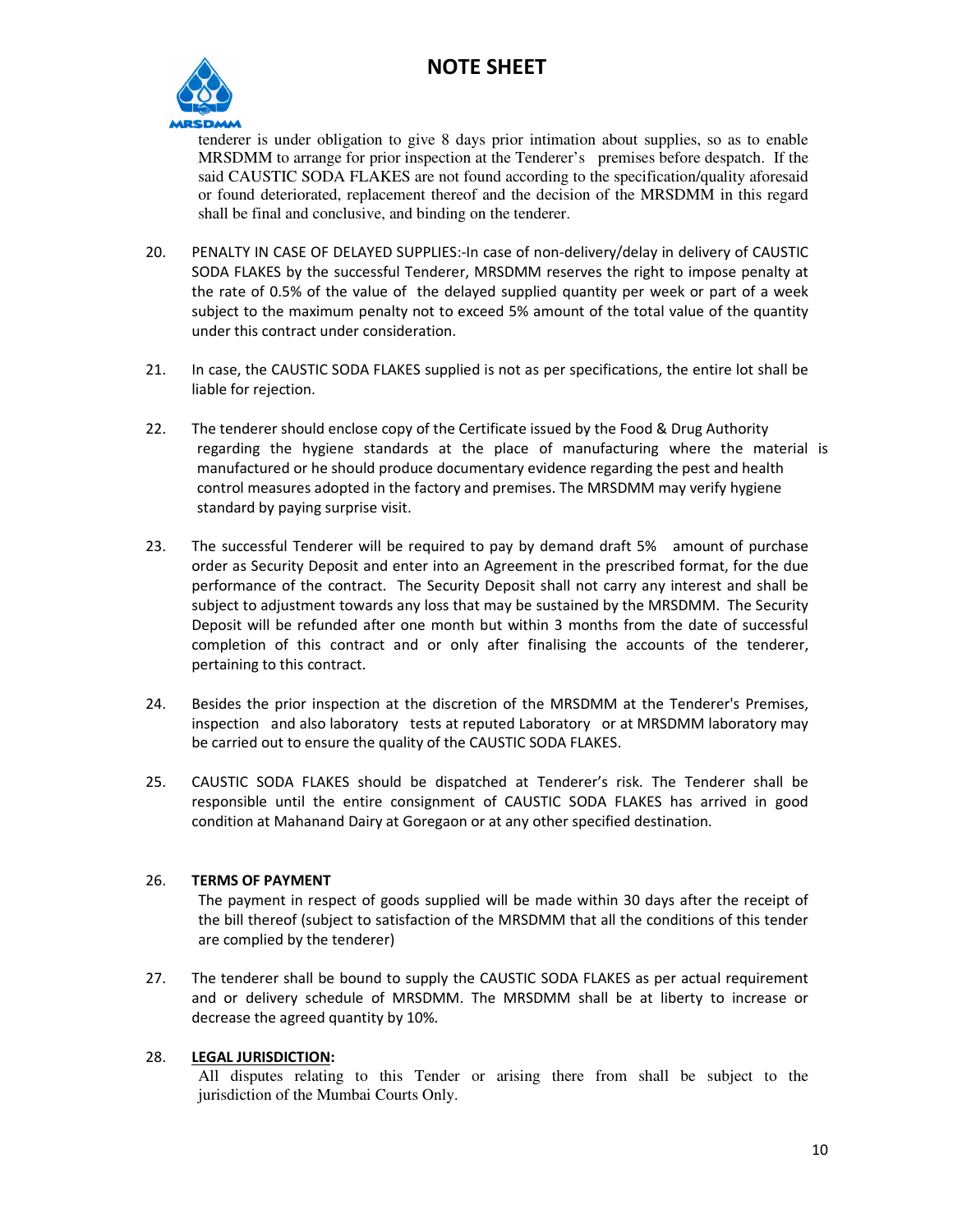

#### 29. **TENURE OF AGREEMENT**

 Unless there is a breach of terms & conditions of CAUSTIC SODA FLAKES or the Proposed CAUSTIC SODA FLAKES Supply Contract is not terminated for whatsoever reason, Proposed CAUSTIC SODA FLAKES Supply Contract shall be for a period of one years from the date of entering in to Proposed CAUSTIC SODA FLAKES Supply Contract  $\&$  it can be extended for the next one year at the same rate subject to satisfactory  $\&$  timely supply in the first year.

I/We state and declare that we agree with the above terms and conditions.

**AUTHORISED SIGNATORY OF THE TENDERER** 

**SEAL** 

**DATE:** 

**PLACE:**